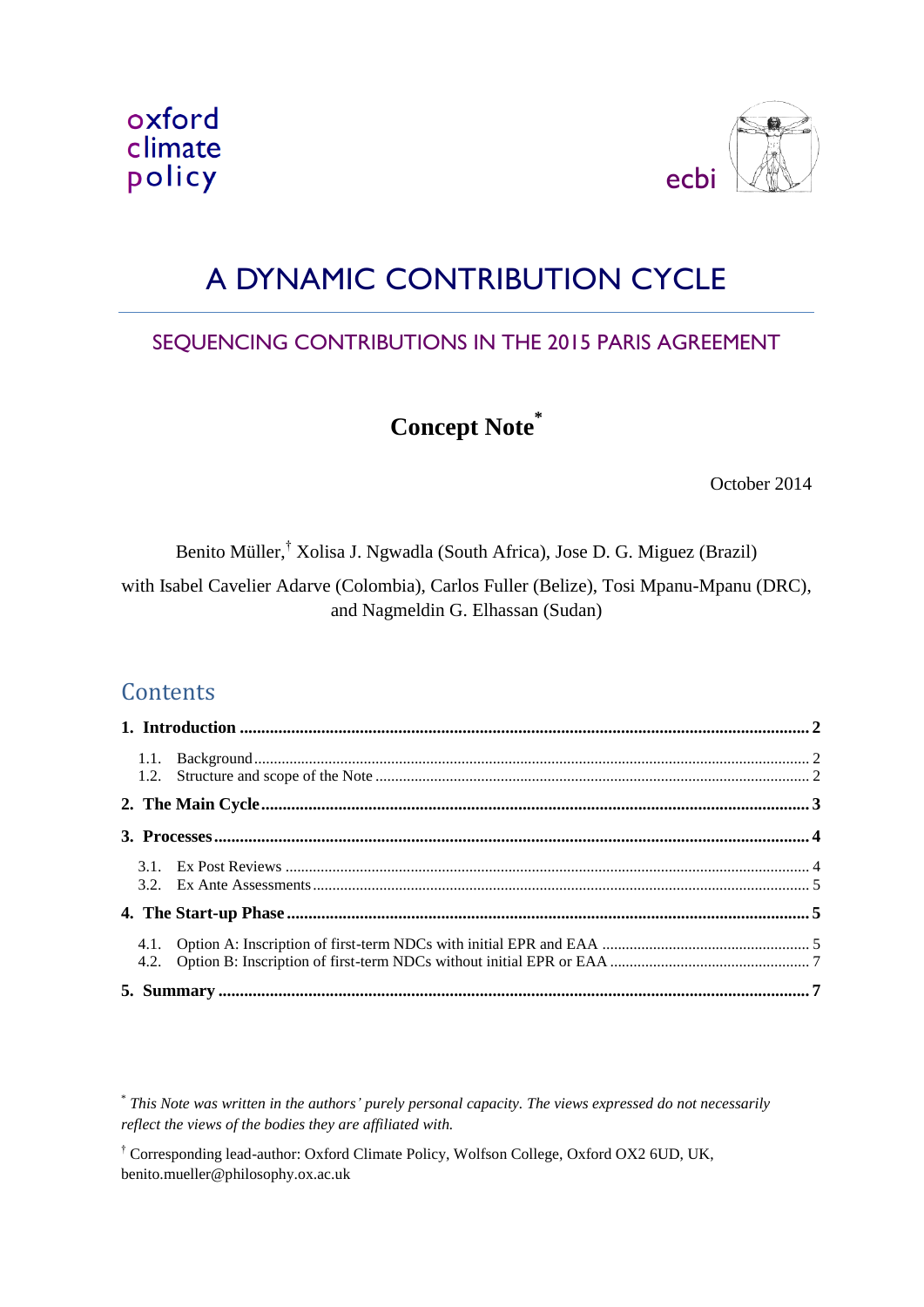# <span id="page-1-0"></span>**1. Introduction**

#### <span id="page-1-1"></span>*1.1. Background*

It is clear that contributions by Parties under the Paris Agreement will be "nationally determined" and inscribed in accordance with the provisions of the Agreement. Moreover, initially Parties are meant to provide nationally determined contribution figures which are "intended", that is to say in some way provisional (potentially up for revision) and meant to be finalised through a process which is to take into account the (combined and/or individual<sup>1</sup>) adequacy of the proposed Intended Nationally Determined Contributions (INDCs). What is not clear is how exactly this process is meant to work, and in particular, what procedures and actors are to be involved.

The "Dynamic Contribution Cycle" (DCC) proposed here was developed by the developing country participants of the 2014 ecbi Oxford Fellowships and Seminar<sup>2</sup> and involves reviews of what has been achieved, and assessments of what countries intend to do in a manner that avoids certain key political constraints and controversies, including:

- what might be called "political lock-in", given by some governments finding it very difficult to change figures, particularly near-term ones, once they have been published for inscription. In many countries, such figures will have been approved at the highest political and/or parliamentary levels, which renders revisions almost impossible; and
- differences in the views on how long a cycle should be in order to give (i) sufficient policy stability to global climate governance, (ii) predictability for the private sector, and (iii) assurance on enabling contributions for others, whilst at the same time not locking-in low ambition for longer periods of time, and allowing Parties to take into consideration the latest available scientific knowledge.

The DCC proposed in this Concept Note is to show a way forward to address these constraints and controversies, without prejudice to the settlement in the negotiations of certain related potentially contentious issues such as differentiation, or the nature, scope and granularity of reviews and assessments.

### <span id="page-1-2"></span>*1.2. Structure and scope of the Note*

Section 2 introduces "The Main Cycle" as the key idea of the DCC proposal. In that context it is important to highlight that the focus of this Note is on procedural issues, in particular on the sequencing of the multilateral processes involved in the communication, consideration and inscription of (intended) nationally determined contributions. It thus deliberately leaves open the issue of what sort of contributions (e.g. mitigation, finance, adaptation etc.) might be involved, with the understanding that they could all procedurally be dealt with through variations of the proposed DCC idea.

Moreover, as concerns these procedural elements of the DCC, the paper focuses purely on those processes with (potential) international involvement, such as the *Ex-Post Reviews* (EPRs) (Section 3) and the *Ex-Ante Assessments* (EAAs) (Section 4). It will thus, in particular, not discuss the national analyses referred to in Section 2, as they are meant to be solely nationally determined.

Section 3 then turns to the "start-up" phase, that is, the period between now and the end of the first full "Contribution Term". The final Section summarises the results and explains how the proposed DCC is meant to be able to address the above mentioned key obstacles.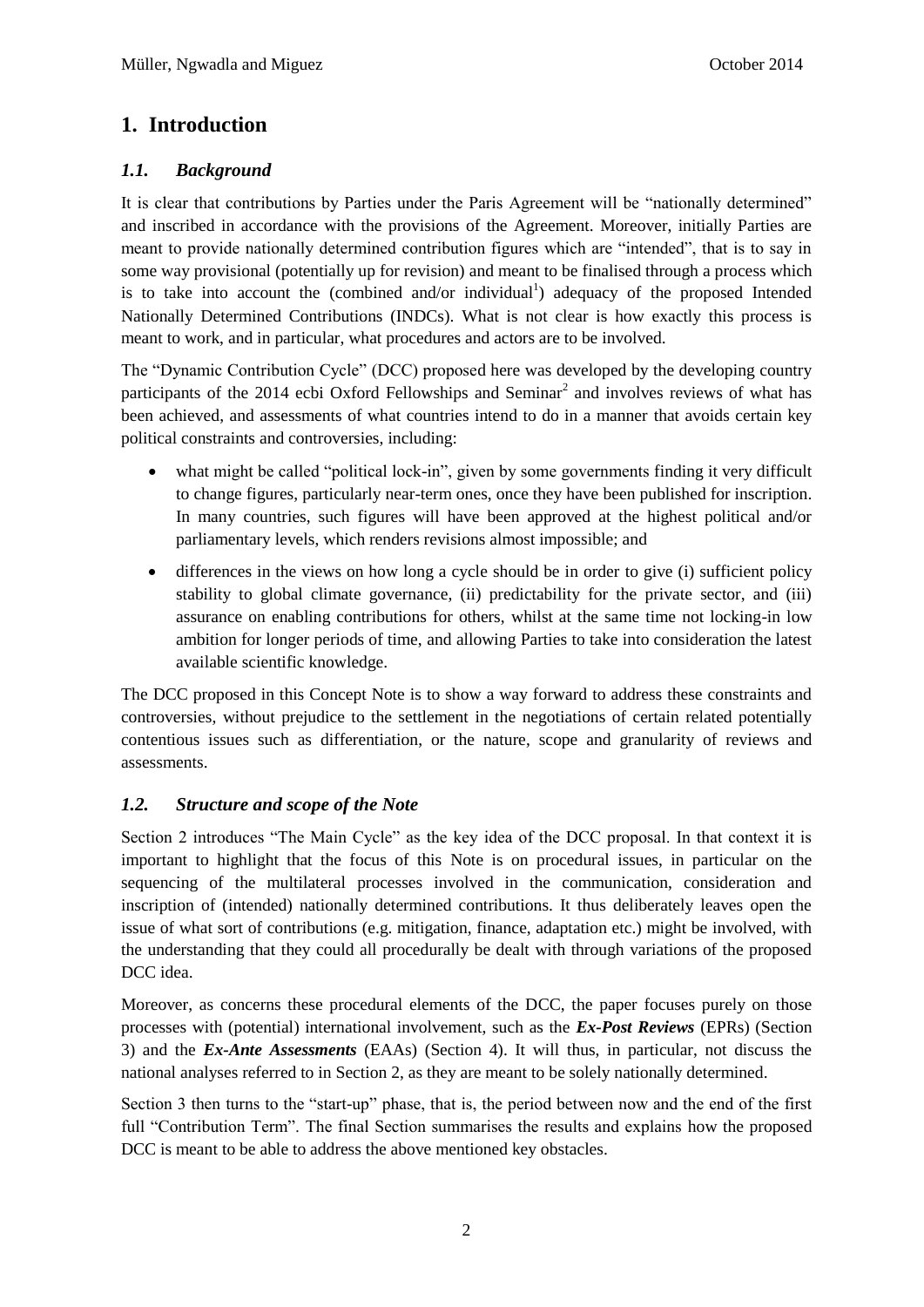# <span id="page-2-0"></span>**2. The Main Cycle**

The proposed *Dynamic Contribution Cycle* (DCC) is a five-year cycle of three phases: *Ex-Post Reviews*, *National Analyses*, and *Ex-Ante Assessments*, leading to periodic *communications* of intended contributions and *inscriptions* of contributions (see Box 1 below). The DCC is based on five year Contribution Terms, which it overlaps. Consider the situation illustrated in Figure 1, where "CT0" designates the "current" Contribution Term:

- [1] The DCC begins in the second year (Y2) of CT0 with a two-year Ex-Post Review (cf. Section 3) of the implementation performance over the previous contribution term  $(CT-1)$ (with the first year set aside for the CT–1 data collection).
- [2] At the same time, countries initiate three National Analyses, to be finalized in year four, namely an analysis of:
	- (i) The performance of national implementation in order to reach inscribed current (CT0) contribution and what additional measures should be put in place;
	- (ii) the previously communicated INDCs regarding the following Contribution Term  $(CT+1)$  for the purpose of nationally determining the contribution to be inscribed<sup>3</sup> for that term at the end of year four (Y4); and
	- (iii) the INDCs regarding the subsequent Contribution Term  $(CT+2)$ , for communication also at the end of Y4.
	- During the final two years of the DCC covering the last year of CT0 (Y5) and the first year of CT+1 – an Ex-Ante Assessment of these CT+2 INDCs is carried out (see Section 4).

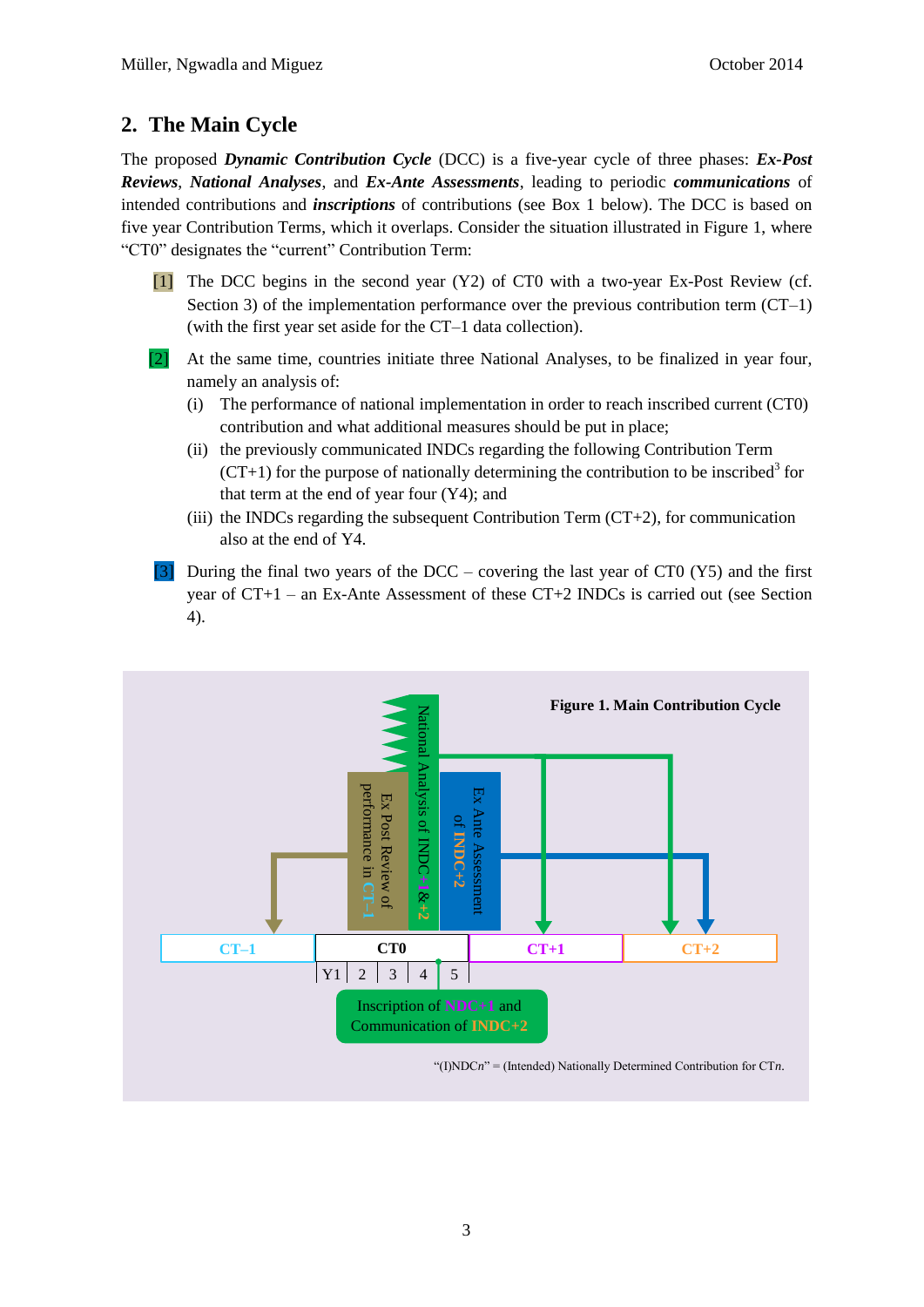#### **Box 1. Communication versus Inscription**

Communication is envisaged to be a year before the commencement of the EAA, and is seen as a formal submission of intended contributions to the UNFCCC Secretariat in a format that would have been agreed by Parties, however without prejudice to what the Party will finally inscribe under the UNFCCC system. This data is used to compile a picture of the aggregate effort communicated.

Inscription is the process by which a Party formalises the communication of its contribution/s for a Contribution Term. This is meant to have a legal standing in terms of expected implementation by a Party, and forms the basis against which performance will be reviewed in the EPR. The procedure for inscription will be defined by Parties depending on the legal nature of the contribution. Inscription, in other words, is the submission of the final, nationally determined contribution for the Contribution Term in question. As such, the figures inscribed are firm, and not subject to any further revision.

#### <span id="page-3-0"></span>**3. Processes**

Turning to the discussion of the two "international" phases of the DCC, i.e. the Ex-Post Reviews (EPRs) and the Ex-Ante Assessments (EAAs), it is important to keep in mind that *the sequencing on its own*, as described here, *is an important "stand alone" idea* that has its advantages regardless of how one thinks these processes should be carried out. While the authors do have some very clear preferences, *this Note is not meant to propose a particular type of EPR or EAA* which is why the following two sections are purely descriptive, and simply indicate some of the options that could be chosen by the Parties.

#### <span id="page-3-1"></span>*3.1. Ex Post Reviews*

EPRs are reviews of the implementation in the preceding Contribution Term, i.e. CT–1 in Fig. 1. They could refer to global implementation, implementation by groups of Parties, or by individual Parties. They could also involve different forms of consultations, such as technical-prescriptive, technical-informative, political or a combination of such formulations.

In the case of a global aggregate review, the purpose could be to review performance against global objectives – such as "2ºC" or "\$100bn", etc. – in respect of mitigation, adaptation, and provision of support, with the agreed periodic Review starting on 2013-15potentially being the platform. For individual reviews, the EPRs could be based on technical and scientific approaches that benchmark required effort and indicate an expected corresponding contribution by Parties or on the existing UNFCCC [International Assessment and Review](https://unfccc.int/national_reports/biennial_reports_and_iar/international_assessment_and_review/items/7549.php) (IAR) and [International Consultations and Analysis](http://unfccc.int/resource/docs/2012/sbi/eng/inf09.pdf) (ICA) processes.

It would also make sense to harmonise existing review cycles – such as the adequacy Review of the long term global goal,<sup>4</sup> the reviews of the Financial Mechanism, and Assessments of the Intergovernmental Panel on Climate Change (IPCC) and existing reporting requirements under the Convention in the National Communications (NatComms) and the Biennial Reports (BRs) and Biennial Update Reports (BURs) – with the DCC in general and the EPRs in particular.

The EPR output could be a Report, submitted to the SBI with the aim of providing Parties with information for the subsequent national analyses. It could also be a core input of a potential compliance mechanism to be included in the Paris Agreement. Parties could also be requested to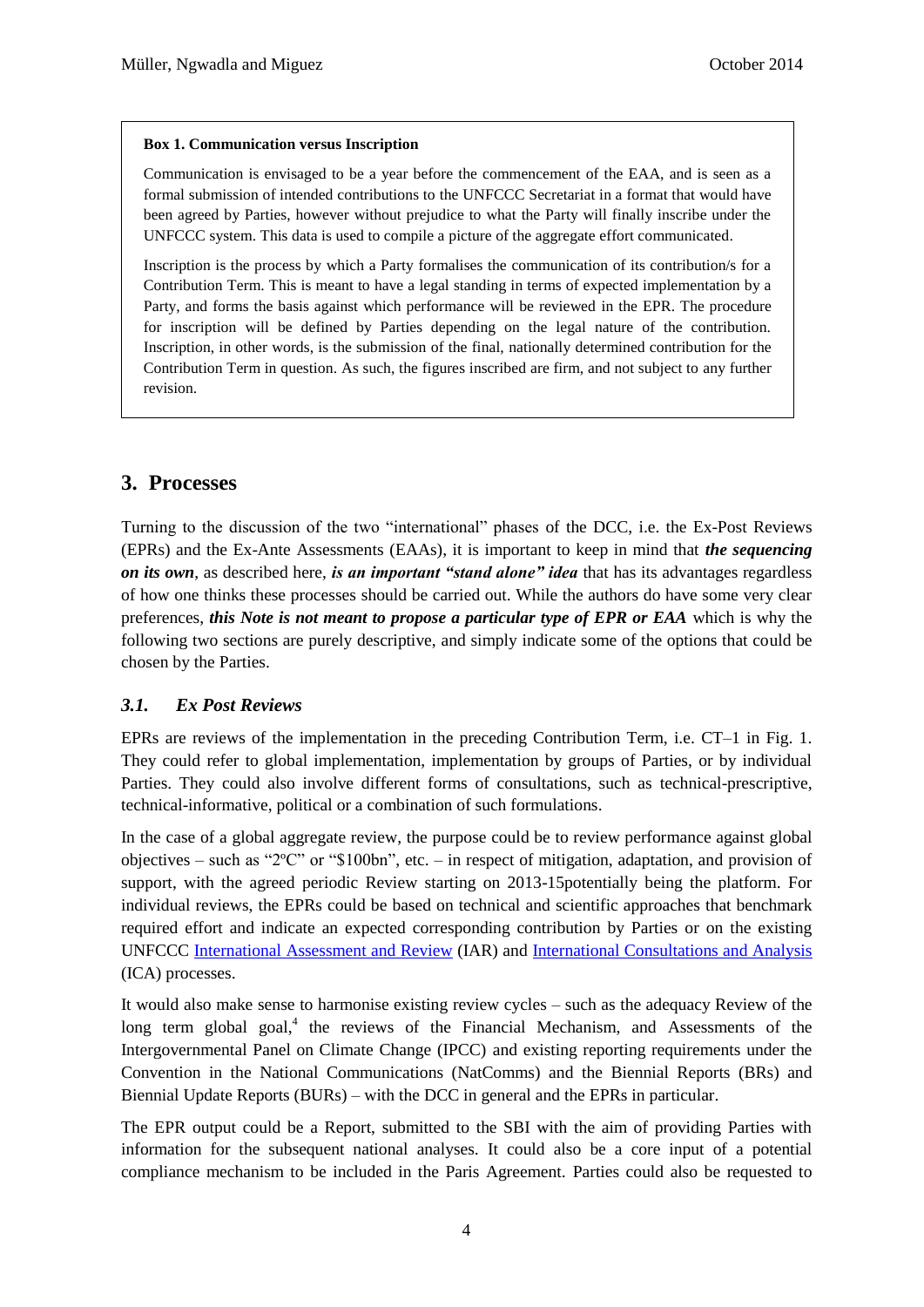provide information as to how the information provided in the EPR of CT–1 was used in their national determination of the NDC for CT+1, and the INDC for CT+2 when these figures are inscribed/communicated.

#### <span id="page-4-0"></span>*3.2. Ex Ante Assessments*

EAAs are two-year assessments that commence in the final year of the "current" Contribution Term (CT0 in Fig. 1) and which assess the INDCs for the Contribution Term after the next one (i.e. for CT+2) that Parties communicated at the end of the previous year. The purpose of the EAAs is to *provide the Parties with information for the national analysis* (carried out during CT+1) in order to "firm up" the NDC for CT+2.

The options discussed in the context of the EPRs apply equally to EAAs. Thus they could be used to assess the global pathway implied by the communicated INDCs and what additional efforts are necessary based on the latest scientific information. They could also be used to assess the equity/fairness of the proposed INDCs.

The EAA output could be communicated to the respective focal points, as it can be seen as a multilateral input to the previously communicated contribution for  $CT+2$ , as such inform the national analysis.

## <span id="page-4-1"></span>**4. The Start-up Phase**

The initial Contribution Term 2020-2024 can be approached in different ways, particularly with respect to the involvement of initial EPRs or EAAs. For the purposes of this Concept Note, consider two options, keeping in mind not only that there could be other ones, but also that they could be used simultaneously, as part of some country differentiation.

#### <span id="page-4-2"></span>*4.1. Option A: Inscription of first-term NDCs with initial EPR and EAA*

This option, illustrated in Fig. 2, is characterised by an initial Ex-Post Review of the current situation (2014) and an initial Ex-Ante Assessment of the INDCs for 2020-24, as communicated in early 2015 (both possibly with a simplified initial methodology):

- [A.1] Initial national analysis leading to the communication of the INDCs for 2020-24 in early 2015.
- [A.2] *2015*: Finalizing of the Review of Adequacy. *2016-*17: Initial Ex-ante Assessment of the communicated INDCs for 2020-24.
- [A.3] *2018*: Second national analysis, taking into account the outcomes of [A.2] of the initially communicated INDCs for 20-24, and national analysis of INDCs for 25-29. Inscription of NDCs for 20-24 and communication of INDCs for 25-29 by the end of the year (or the beginning of 2019).

[A.4] *2019-21*: Full Ex-Ante Assessment of INDCs for 25-29.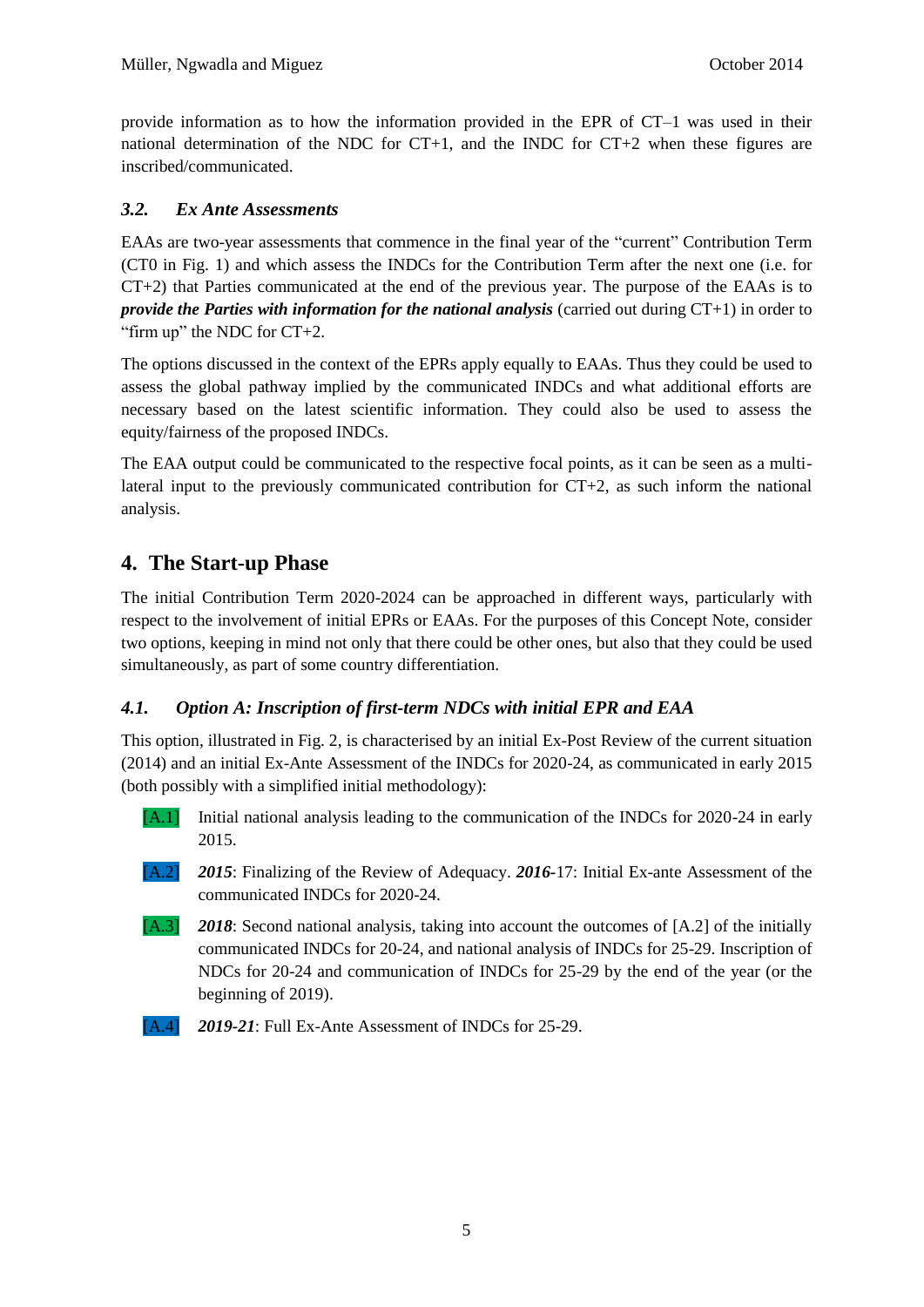

Option A has an important variant that deserves to be highlighted: The same process would take place, with both communication *and inscription* of INDCs 20-4 in 2015, while the initial (methodologically lighter) Ex-Ante Assessment of these INDCs also takes place during 2015 itself.

This variant implies modifications of step A.2 and A.3 described above, as follows:

[A.2 variant] *2015*: Finalizing of the Review of Adequacy *and* the Initial Ex-ante Assessment of the communicated INDCs for 2020-24, and their inscription before or in Paris.

[A.3 variant] *2018*: Second national analysis, taking into account the outcomes of [A.2] of the initially inscribed INDCs for 20-24, and national analysis of INDCs for 25-29. Communication of INDCs for 25-29 by the end of the year (or the beginning of 2019).

Under this variant, the methodology for the Ex Ante Assessment of subsequent cycles could be defined in detail and enhanced during 2016-17.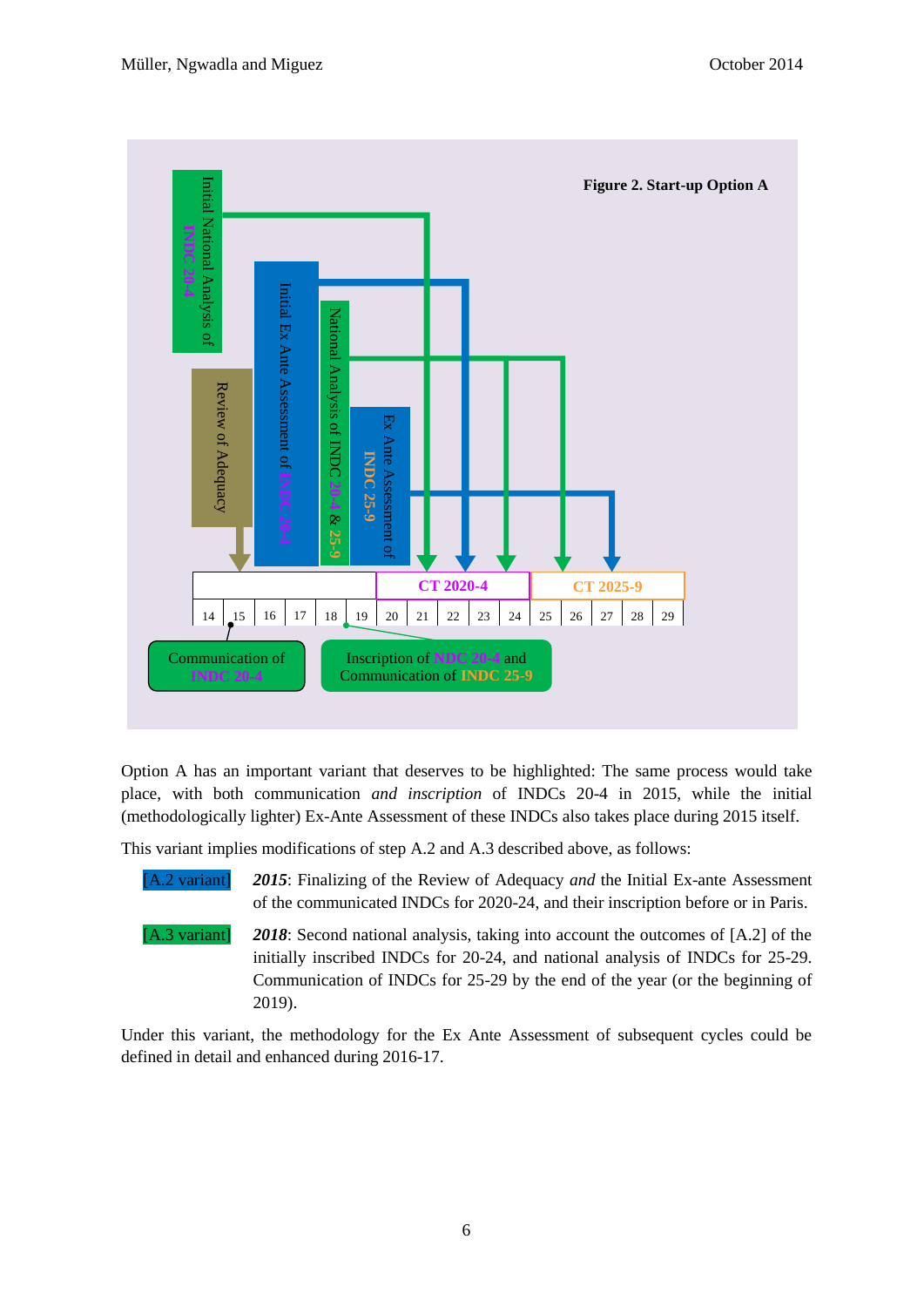#### <span id="page-6-0"></span>*4.2. Option B: Inscription of first-term NDCs without initial EPR or EAA*

The second option (see Figure 3) would be to wait with Reviews and Assessments until 2018, by which time the methodologies would be taken as fully established.

[B.1] National Analysis of NDCs for 20-24 and of INDCs 25-29, leading to an inscription of the former and a communication of latter by the end of 2018.

[B.2] *2019-20*: Full Ex-Ante Assessment of INFCs for 25-29 (as in [3],Section 2)

[B.3] *2021-22*: Review of 2019 Adequacy .

Option A has the advantage of an initial review and assessment to inform the national determination of the contribution to be inscribed for the first Contribution Term 2020-24. However, not all countries may be capable to follow that time table, simply because of time constraints. This is where Option B could be envisaged in the context of some form of country differentiation.



# <span id="page-6-1"></span>**5. Summary**

The proposed DCC addresses all the key obstacles referred to in the introduction. It not only accommodates the fact that once contributions are inscribed, they are in many cases politically "locked-in", but it does so without jeopardizing the possibility of assessments and reviews giving science-based guidance to the national determination of ambition. It also provides shorter-term predictability though the inscription of the following five year term contributions with a medium term indication how the regime is going to evolve (thus avoiding being caught by surprise every five years).